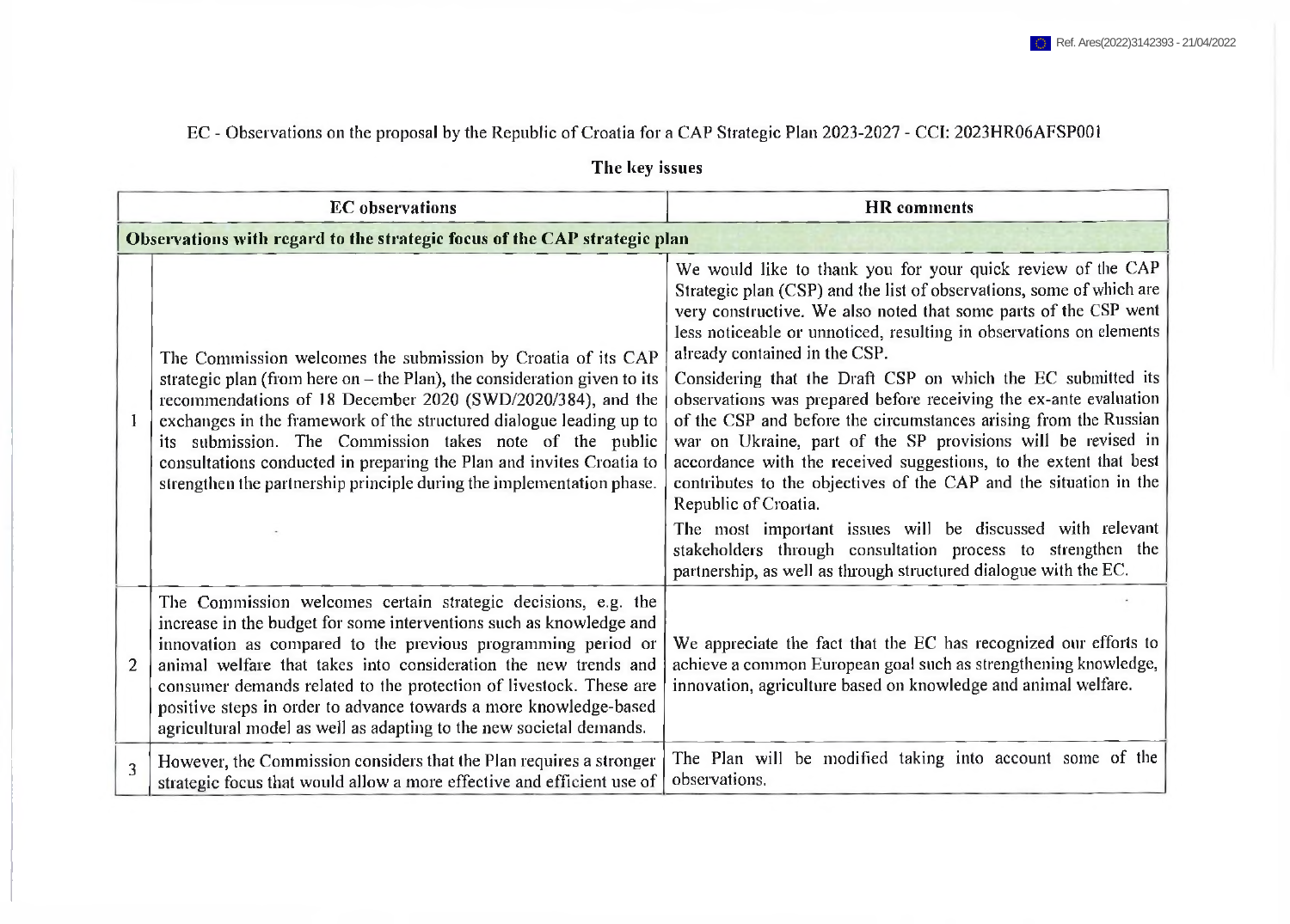|                | <b>EC</b> observations                                                                                                                                                                                                                                                                                                                                                                                                                                                                                                                                                      | <b>HR</b> comments                                                                                                                                                                                                                                                                                                                                                                                                                                                                                                                                                                                                                                                                                                                                                                                                                                                                                                                                     |  |
|----------------|-----------------------------------------------------------------------------------------------------------------------------------------------------------------------------------------------------------------------------------------------------------------------------------------------------------------------------------------------------------------------------------------------------------------------------------------------------------------------------------------------------------------------------------------------------------------------------|--------------------------------------------------------------------------------------------------------------------------------------------------------------------------------------------------------------------------------------------------------------------------------------------------------------------------------------------------------------------------------------------------------------------------------------------------------------------------------------------------------------------------------------------------------------------------------------------------------------------------------------------------------------------------------------------------------------------------------------------------------------------------------------------------------------------------------------------------------------------------------------------------------------------------------------------------------|--|
|                | the resources: first of all, the Plan lacks clarity and coherence of the<br>strategic elements underpinning the choice and design of the<br>proposed interventions; at the same time, the Commission considers<br>that stronger efforts are needed regarding a fairer distribution and<br>more efficient targeting of direct payment and that the Plan lacks<br>sufficient ambition for the environmental and climate-related<br>objectives; the Croatian Plan also requires higher ambition in terms<br>of digitalisation and deployment of fast broadband in rural areas. | The intervention logic will be reconsidered and updated where<br>appropriate in order to better reflect the strategic choices of the<br>Croatian Strategic Plan, such as the redistribution strategy and the<br>green deal ambition and digitalisation, and more information will be<br>provided where needed.<br>Recognizing that the issue of broadband is very important for vibrant<br>rural areas, but also for the development of modern, precision<br>agriculture, this issue required coordinated activity of all structures<br>and various funds, due to the need for high investments. Total<br>allocation needed for non-commercial investments (white and grey<br>spots) is estimated at around 750 million euros and about 560 million<br>euros is planned to be financed from European Regional<br>Development Fund, Connecting Europe Facility and Recovery and<br>Resilience Facility. Details will be included into the revised Plan. |  |
| $\overline{4}$ | The Commission recalls the importance of the targets set for result<br>indicators as a key tool to assess the ambition of the Plan and monitor<br>its progress. The Commission requests Croatia to revise the proposed<br>target values, by improving their accuracy and taking into account all<br>the relevant interventions, and by defining an adequate ambition level<br>in line with the identified needs.                                                                                                                                                            | In line with the observation, target values of individual indicators<br>will be revised where appropriate the values will be checked and the<br>overall contribution of the programmed interventions will be taken<br>into account.                                                                                                                                                                                                                                                                                                                                                                                                                                                                                                                                                                                                                                                                                                                    |  |
|                | Observations with regard to the fostering of a smart, competitive, resilient and diversified agricultural sector that ensures long-term<br>food security                                                                                                                                                                                                                                                                                                                                                                                                                    |                                                                                                                                                                                                                                                                                                                                                                                                                                                                                                                                                                                                                                                                                                                                                                                                                                                                                                                                                        |  |
| 5              | The Plan contributes only partially to this general objective and the<br>Commission has doubts as to the expected effectiveness of the<br>proposed intervention strategy with regard to resilience,<br>competitiveness and the position of farmers in the value chain.                                                                                                                                                                                                                                                                                                      | Taking into account the new circumstances that arose after the<br>submission of the first Draft CSP, modifications in the Plan will be<br>made where appropriate, and more information will be provided to<br>substantiate the contribution of the Plan to this general objective<br>It must be noted that, having in mind the complexity of the issue, the<br>different objectives of the agricultural policy and limited funds, the<br>contribution of the Plan to this general objective should be viewed                                                                                                                                                                                                                                                                                                                                                                                                                                           |  |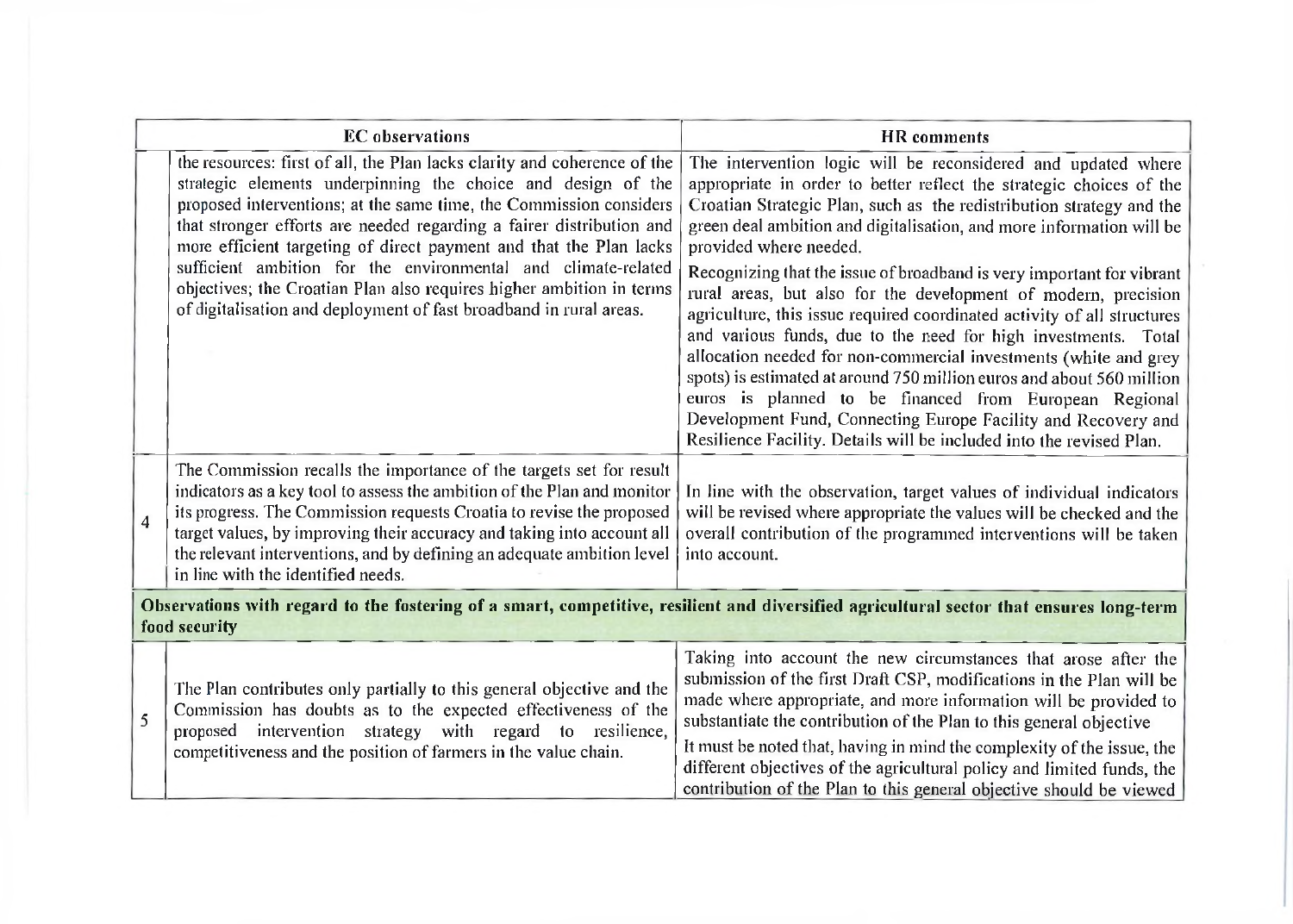| <b>EC</b> observations |                                                                                                                                                                                                                                                                                                                                                                                                                                                                                                                                                                                                                                                                                                                                                                                                                                                                             | <b>HR</b> comments                                                                                                                                                                                                                                                                                                                                                                                                                                                                                                                                                                                                                                         |
|------------------------|-----------------------------------------------------------------------------------------------------------------------------------------------------------------------------------------------------------------------------------------------------------------------------------------------------------------------------------------------------------------------------------------------------------------------------------------------------------------------------------------------------------------------------------------------------------------------------------------------------------------------------------------------------------------------------------------------------------------------------------------------------------------------------------------------------------------------------------------------------------------------------|------------------------------------------------------------------------------------------------------------------------------------------------------------------------------------------------------------------------------------------------------------------------------------------------------------------------------------------------------------------------------------------------------------------------------------------------------------------------------------------------------------------------------------------------------------------------------------------------------------------------------------------------------------|
|                        |                                                                                                                                                                                                                                                                                                                                                                                                                                                                                                                                                                                                                                                                                                                                                                                                                                                                             | in the light of the balance among all three pillars of sustainability:<br>economic, environmental and social.                                                                                                                                                                                                                                                                                                                                                                                                                                                                                                                                              |
| 6                      | On the basis of the information provided in the Plan and considering<br>the important needs identified, the Commission considers that the<br>ambition as regards the fairer and more efficient and effective<br>targeting of distribution of direct payments could be further<br>improved, in particular as regards the targeting by improving the<br>design chosen for the redistributive payment. Croatia is therefore<br>invited to reassess its redistribution strategy and to complement<br>explanations received so far, in particular by a quantitative analysis<br>of the combined effects of all proposed income support tools on<br>redistribution. This will allow the Commission to fully assess<br>whether the aim of fairer distribution and more efficient and effective<br>targeting of direct payments is addressed in a sufficient manner by<br>the Plan. | The Strategic Plan envisages redistribution of 20% of the direct<br>payments envelope, for the first 30 hectares, or twice as much as the<br>requirement from the Regulation. This model ensures higher<br>payments per hectare for holdings up to 50 hectares (96,7% of all<br>beneficiaries). The estimated average amount of additional<br>reallocated payment is 110.67 euros per hectare and would be paid<br>for approximately 680 thousand hectares.<br>Possible further redistribution will be decided after consultation with<br>partners in the sector.                                                                                          |
| $\overline{7}$         | According to the Strategic statement the income of Croatian farmers<br>lays significantly below the average of the entire economy. Croatia is<br>invited to provide more information on how it is addressing numerous<br>challenges at national level (e.g. farmers' access to land and capital,<br>better conditions for land transfer between generations) to ensure<br>efficiency of the Plan interventions aimed at less dependence on food<br>imports, higher income of Croatian farmers and the young farm<br>managers in particular.                                                                                                                                                                                                                                                                                                                                 | The legislative framework for the lease of state-owned agricultural<br>land has favoured young farmers, which has been further<br>emphasized by new amendments to the Law. A number of provisions<br>have been proposed to speed up the lease of the land. Other pieces<br>of legislation have been amended to make it easier for farmers<br>keeping livestock on karst to lease forest land suitable for grazing.<br>Based on the internal analysis on the implementation of the Financial<br>instruments (up to September $30th$ 2021), payments for the projects<br>approved to young farmers in average are above 21% of all payments<br>under FI RDP. |
| 8                      | Croatia aims at strengthening the position of primary producers in the<br>value chain and shifting towards products with higher value added.<br>However, there are no sectoral interventions in other sectors than the<br>mandatory ones, i.e. fruits $\&$ vegetables (F&V), apiculture and wine.                                                                                                                                                                                                                                                                                                                                                                                                                                                                                                                                                                           | On sectoral interventions, a decision was made to implement them<br>in three sectors. The reason for this is the complex implementation<br>of sectoral interventions for both producers and the administration.                                                                                                                                                                                                                                                                                                                                                                                                                                            |

 $\label{eq:2.1} \frac{1}{\sqrt{2}}\int_{\mathbb{R}^3}\frac{1}{\sqrt{2}}\left(\frac{1}{\sqrt{2}}\right)^2\frac{1}{\sqrt{2}}\left(\frac{1}{\sqrt{2}}\right)^2\frac{1}{\sqrt{2}}\left(\frac{1}{\sqrt{2}}\right)^2\frac{1}{\sqrt{2}}\left(\frac{1}{\sqrt{2}}\right)^2\frac{1}{\sqrt{2}}\left(\frac{1}{\sqrt{2}}\right)^2\frac{1}{\sqrt{2}}\frac{1}{\sqrt{2}}\frac{1}{\sqrt{2}}\frac{1}{\sqrt{2}}\frac{1}{\sqrt{2}}\frac{1}{\sqrt{2}}$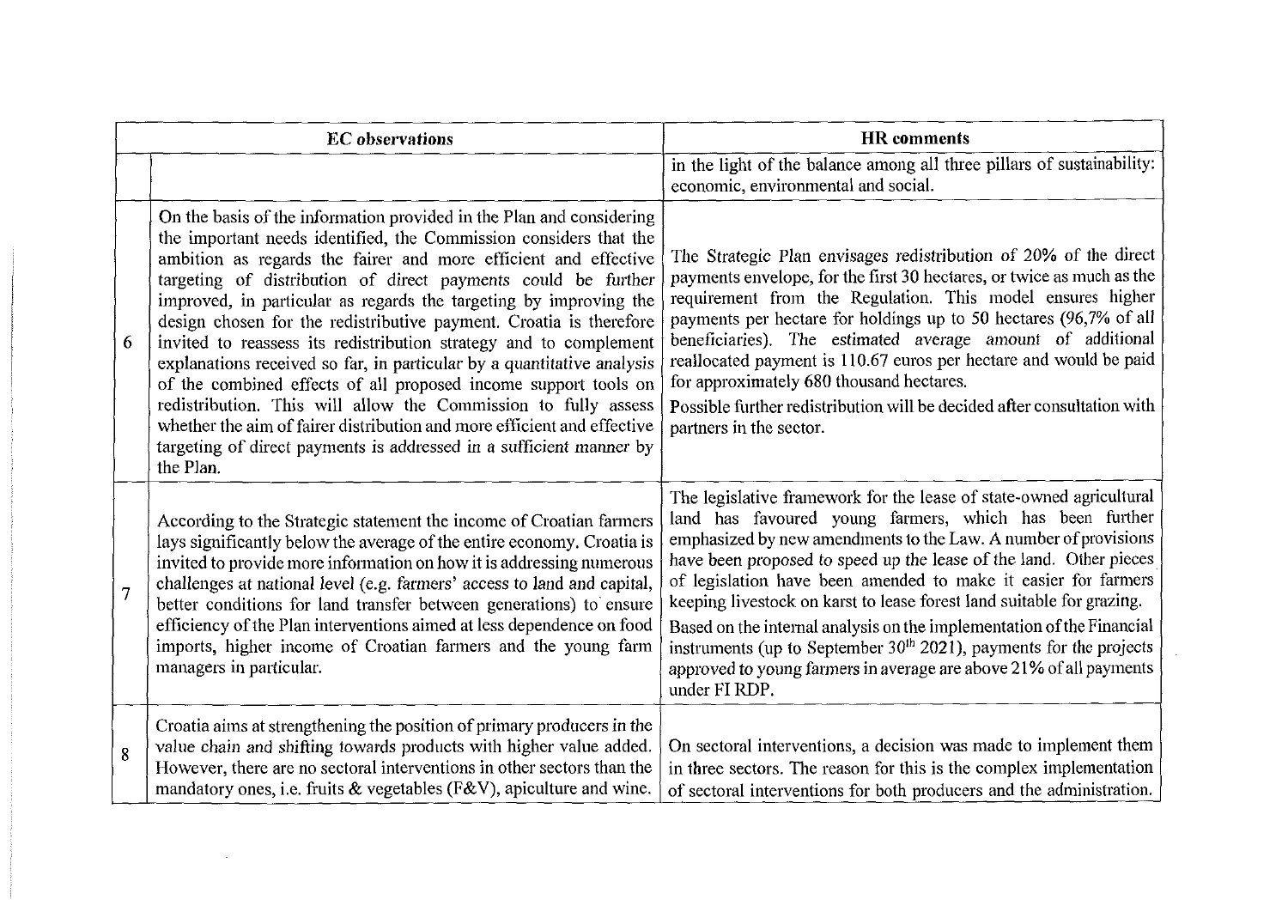|   | <b>EC</b> observations                                                                                                                       | <b>HR</b> comments                                                                                                                                                                                                                                                                                                                                                                                                                                                                                                                                                                                                                                                                                                                                                                                                                                                                                                                                                                                                                                                                                                                                                                                                                                                                                                                                                                                                                                                                                                                                                                                                                                                                                                           |
|---|----------------------------------------------------------------------------------------------------------------------------------------------|------------------------------------------------------------------------------------------------------------------------------------------------------------------------------------------------------------------------------------------------------------------------------------------------------------------------------------------------------------------------------------------------------------------------------------------------------------------------------------------------------------------------------------------------------------------------------------------------------------------------------------------------------------------------------------------------------------------------------------------------------------------------------------------------------------------------------------------------------------------------------------------------------------------------------------------------------------------------------------------------------------------------------------------------------------------------------------------------------------------------------------------------------------------------------------------------------------------------------------------------------------------------------------------------------------------------------------------------------------------------------------------------------------------------------------------------------------------------------------------------------------------------------------------------------------------------------------------------------------------------------------------------------------------------------------------------------------------------------|
|   | Croatia is invited to consider if this approach is coherent with the<br>identified needs to increase productivity and effectiveness.         | Croatian experiences in the application of measures for producer<br>organizations in the fruit and vegetable sector, which are essentially<br>the framework for how interventions will be carried out in other<br>sectors, indicate that the application of this aid model is demanding<br>and complicated for producer organizations or associated producers.<br>There are a number of requirements (joint sales, conditional grants<br>with pooling of funds with the EU, contributions to the fund, etc.),<br>which are very challenging and often refused when presented to<br>producers. Croatia faced this problem in the preparation of this<br>model of support in the fruit and vegetable sector, and even after<br>several years of implementation significant problems remain. In<br>addition, another important reason is the low level of willingness of<br>producers to organize and engage in joint business through<br>cooperatives.<br>Therefore, we believe that the introduction of this model of<br>intervention in other sectors should be gradual. In the beginning we<br>would implement a similar "softer" national programme, which will<br>be less demanding and stimulate the creation of a critical mass of<br>potential producer organizations or producer associations, which<br>would join the intervention model.<br>We believe that, due to all the above, it is more appropriate to plan<br>sectoral interventions in other sectors when we are convinced that<br>there really is an interest of producers and their need for these<br>measures.<br>Therefore, it would be more appropriate to establish sectoral<br>interventions in other sectors as a pilot national model, which could |
|   |                                                                                                                                              | be later upgraded and included into the Strategic Plan.                                                                                                                                                                                                                                                                                                                                                                                                                                                                                                                                                                                                                                                                                                                                                                                                                                                                                                                                                                                                                                                                                                                                                                                                                                                                                                                                                                                                                                                                                                                                                                                                                                                                      |
| 9 | In light of the Russian war on Ukraine, the Commission urges Croatia<br>to consider interventions that will help reduce dependence on fossil | Various interventions contribute to reducing the use of inputs, like<br>encouraging manure application, minimum leguminous content of                                                                                                                                                                                                                                                                                                                                                                                                                                                                                                                                                                                                                                                                                                                                                                                                                                                                                                                                                                                                                                                                                                                                                                                                                                                                                                                                                                                                                                                                                                                                                                                        |

 $\mathcal{L}^{\text{max}}_{\text{max}}$ 

 $\label{eq:2.1} \frac{1}{\sqrt{2}}\left(\frac{1}{\sqrt{2}}\right)^{2} \left(\frac{1}{\sqrt{2}}\right)^{2} \left(\frac{1}{\sqrt{2}}\right)^{2} \left(\frac{1}{\sqrt{2}}\right)^{2} \left(\frac{1}{\sqrt{2}}\right)^{2} \left(\frac{1}{\sqrt{2}}\right)^{2} \left(\frac{1}{\sqrt{2}}\right)^{2} \left(\frac{1}{\sqrt{2}}\right)^{2} \left(\frac{1}{\sqrt{2}}\right)^{2} \left(\frac{1}{\sqrt{2}}\right)^{2} \left(\frac{1}{\sqrt{2}}\right)^{2} \left(\$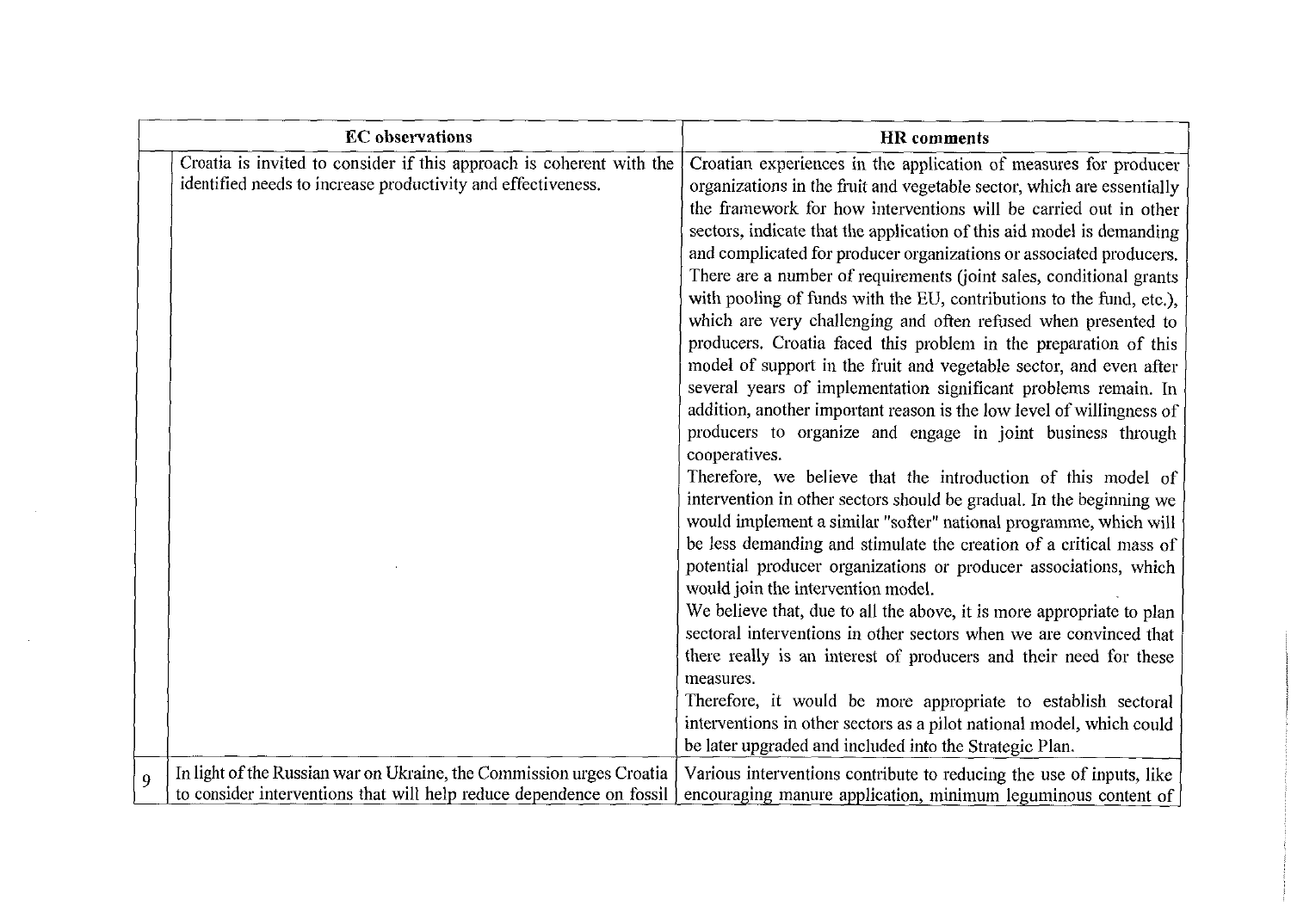|    | <b>EC</b> observations                                                                                                                                                                                                                                                                                                                                                                                                                                                                                                                                    | <b>HR</b> comments                                                                                                                                                                                                                                                                                                                                                                                                                                                                                                                                       |
|----|-----------------------------------------------------------------------------------------------------------------------------------------------------------------------------------------------------------------------------------------------------------------------------------------------------------------------------------------------------------------------------------------------------------------------------------------------------------------------------------------------------------------------------------------------------------|----------------------------------------------------------------------------------------------------------------------------------------------------------------------------------------------------------------------------------------------------------------------------------------------------------------------------------------------------------------------------------------------------------------------------------------------------------------------------------------------------------------------------------------------------------|
|    | fuels and other externally sourced inputs to preserve the production<br>capacity and viability of farms.                                                                                                                                                                                                                                                                                                                                                                                                                                                  | 20% within agricultural areas, conservation agriculture or organic<br>farming. Also, new action plan on sustainable use of pesticides with<br>even more strong focus on IPM and promotion of non-chemical<br>measures in plant protection is planned for adoption in 2023.<br>Additionally, dissemination of knowledge, methods and new<br>technologies, especially through AKIS, in agricultural production<br>will lead to reduction of inputs, using them at optimal level while<br>ensuring competitive production.                                  |
|    |                                                                                                                                                                                                                                                                                                                                                                                                                                                                                                                                                           | Related to the dependence on fossil fuels, see also reply to<br>observation No. 20                                                                                                                                                                                                                                                                                                                                                                                                                                                                       |
|    | Observations with regard to the support for and strengthening of environmental protection, including biodiversity, and climate action<br>and to contribute to achieving the environmental and climate-related objectives of the Union, including its commitments under the Paris<br><b>Agreement</b>                                                                                                                                                                                                                                                      |                                                                                                                                                                                                                                                                                                                                                                                                                                                                                                                                                          |
| 10 | The Plan contributes only partially to this general objective and the<br>Commission has doubts as to the expected effectiveness of the<br>proposed intervention strategy.                                                                                                                                                                                                                                                                                                                                                                                 | More information will be provided to substantiate the contribution<br>of the Plan to this general objective, and modifications in the Plan<br>will be made where appropriate.<br>It must be noted that, having in mind the complexity of the issue, the<br>different objectives of the agricultural policy and limited funds, the<br>contribution of the Plan to this general objective should be viewed<br>in the light of the balance among all three pillars of sustainability:<br>economic, environmental and social.                                |
| 11 | Croatia is requested to undertake a number of key changes to<br>strengthen its contribution to environmental and climate-related<br>objectives using qualitative and quantitative elements such as<br>financial allocation and indicators. These changes relate to<br>observations concerning conditionality, eco-schemes and rural<br>development (RD) interventions, which will have to be addressed in<br>order to deliver on increased ambition with regard to environmental<br>and climate-related objectives as required by Article 105 of the SPR. | We take note of the observation and will improve the descriptions as<br>appropriate. We will explore the possibility to enhance contribution<br>to environmental and climate-related objectives. In objectives SO 4,<br>5 and 6 we did provide a link to national plans stemming from the<br>legislation listed in Annex XIII, but a link to EU legislation is<br>missing, so proper contribution of national plans to Annex XIII<br>could not be recognized. The same information could be added in<br>section 5 of each of the relevant interventions. |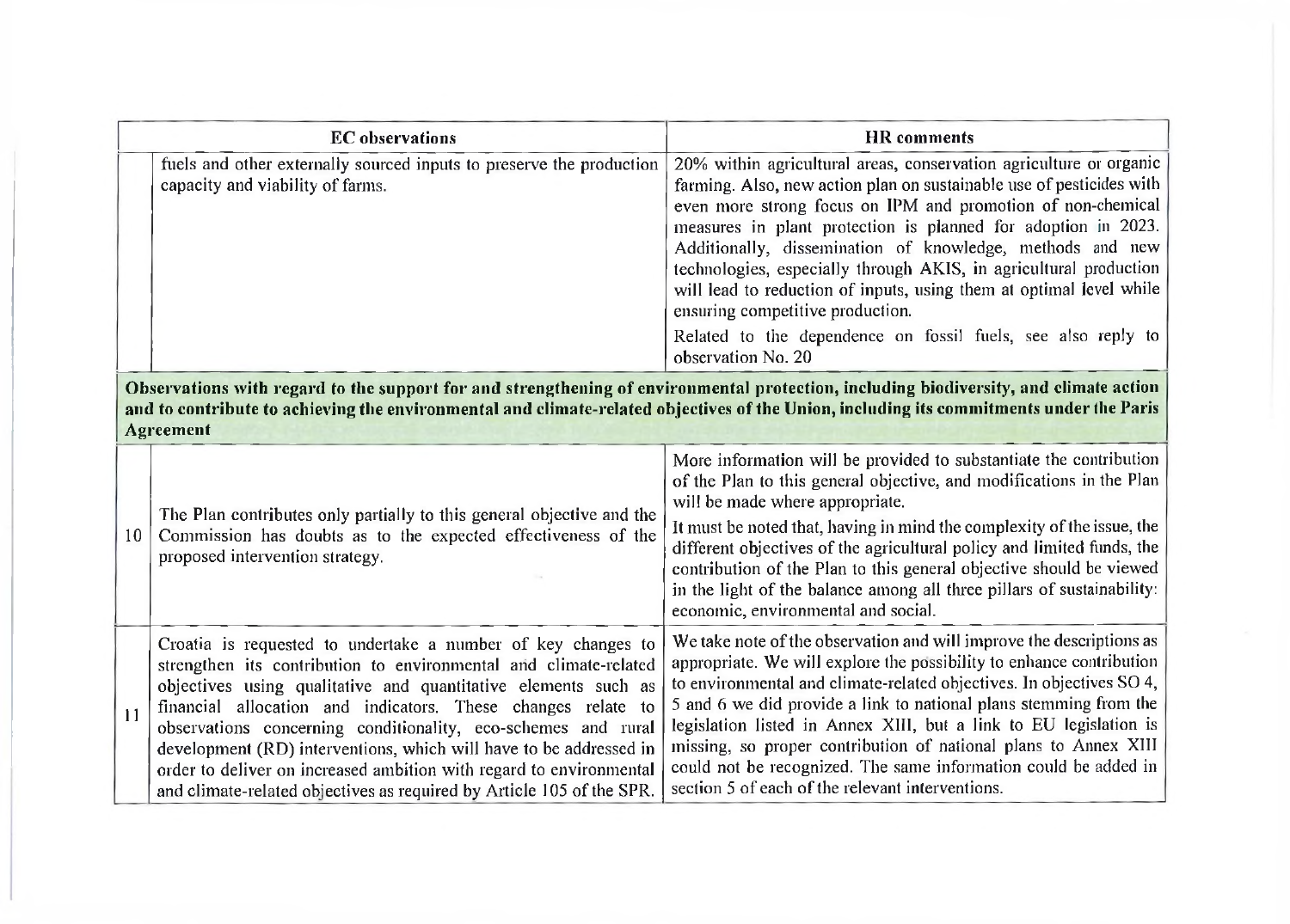|    | <b>EC</b> observations                                                                                                                                                                                                                                                                                                                                                                                                                                                                                                  | <b>HR</b> comments                                                                                                                                                                                                                                                                                                                                                                                                                                                                                                                                                  |
|----|-------------------------------------------------------------------------------------------------------------------------------------------------------------------------------------------------------------------------------------------------------------------------------------------------------------------------------------------------------------------------------------------------------------------------------------------------------------------------------------------------------------------------|---------------------------------------------------------------------------------------------------------------------------------------------------------------------------------------------------------------------------------------------------------------------------------------------------------------------------------------------------------------------------------------------------------------------------------------------------------------------------------------------------------------------------------------------------------------------|
|    | At the same time, Croatia is invited to ensure coherence with key<br>pieces of EU environmental and climate legislation (Directive<br>2000/60/EC (Water Framework Directive (WFD)), Directive<br>2009/147/EC (Birds Directive), Directive 92/43/EEC (Habitats<br>Directive), Directive 91/676/EEC (Nitrates Directive), Directive<br>(EU) 2016/2284 (NEC Directive) and Directive 2008/50/EC<br>(Ambient Air Quality Directive) listed in Annex XIII of Regulation<br>(EU) 2021/2115 (Strategic Plan Regulation - SPR). |                                                                                                                                                                                                                                                                                                                                                                                                                                                                                                                                                                     |
| 12 | The Plan does make a link between the need to decrease agricultural<br>emissions and enhance land-based carbon sequestration and the<br>contribution to the climate targets and objectives under the current<br>Effort Sharing and LULUCF Regulations. However, the Plan should<br>be amended to provide sufficient justification as regards this<br>ambition, instead of staying mainly at the minimum levels of the<br>previous period.                                                                               | We appreciate that CSP contribution to carbon sequestration is<br>recognized. Several interventions were planned aiming to reduce<br>GHG emissions. We believe that investments in renewable energy<br>sources, improving manure management on farm and on field.<br>conservation agriculture, permanent grassland preservation, animal<br>welfare will significantly contribute to reduce GHG emissions and<br>increase carbon sequestration.                                                                                                                      |
| 13 | In this context, Croatia is strongly encouraged to take into account<br>the future national targets of the Effort Sharing Regulation and the<br>LULUCF Regulation (which are currently under consideration by the<br>co-legislators) in view of the legal requirement to review the Plan<br>after their application.                                                                                                                                                                                                    | No national targets have been established under the future LULUCF<br>and ESR Regulations, which are still being discussed in the EU<br>Council. Upon adoption of those Regulations, Croatia will consider<br>how individual sectors, including agriculture, can contribute to the<br>future national targets.                                                                                                                                                                                                                                                       |
| 14 | The Commission requests Croatia to clarify and, if necessary, amend<br>certain Good agricultural and environmental conditions (GAEC) so<br>they fully comply with the regulatory framework. Also, the<br>environment and climate related interventions under Pillar I and Pillar<br>If will need to be better linked to the needs and objectives as some<br>indicators related to key issues show insufficient ambition and some<br>important indicators are missing                                                    | As prescribed through Regulation (EU) 2021/2115, GAEC standards<br>are a set of minimum requirements for farmers and other<br>beneficiaries.<br>GAEC standards are mandatory for farmers and other beneficiaries<br>on all agricultural areas, including land which is no longer used for<br>production purposes.<br>In the process of creating GAEC standards Croatia considered the<br>specific characteristics of the country including soil and climatic<br>condition, existing farming systems, farming practices, farm size,<br>farm structures and land use. |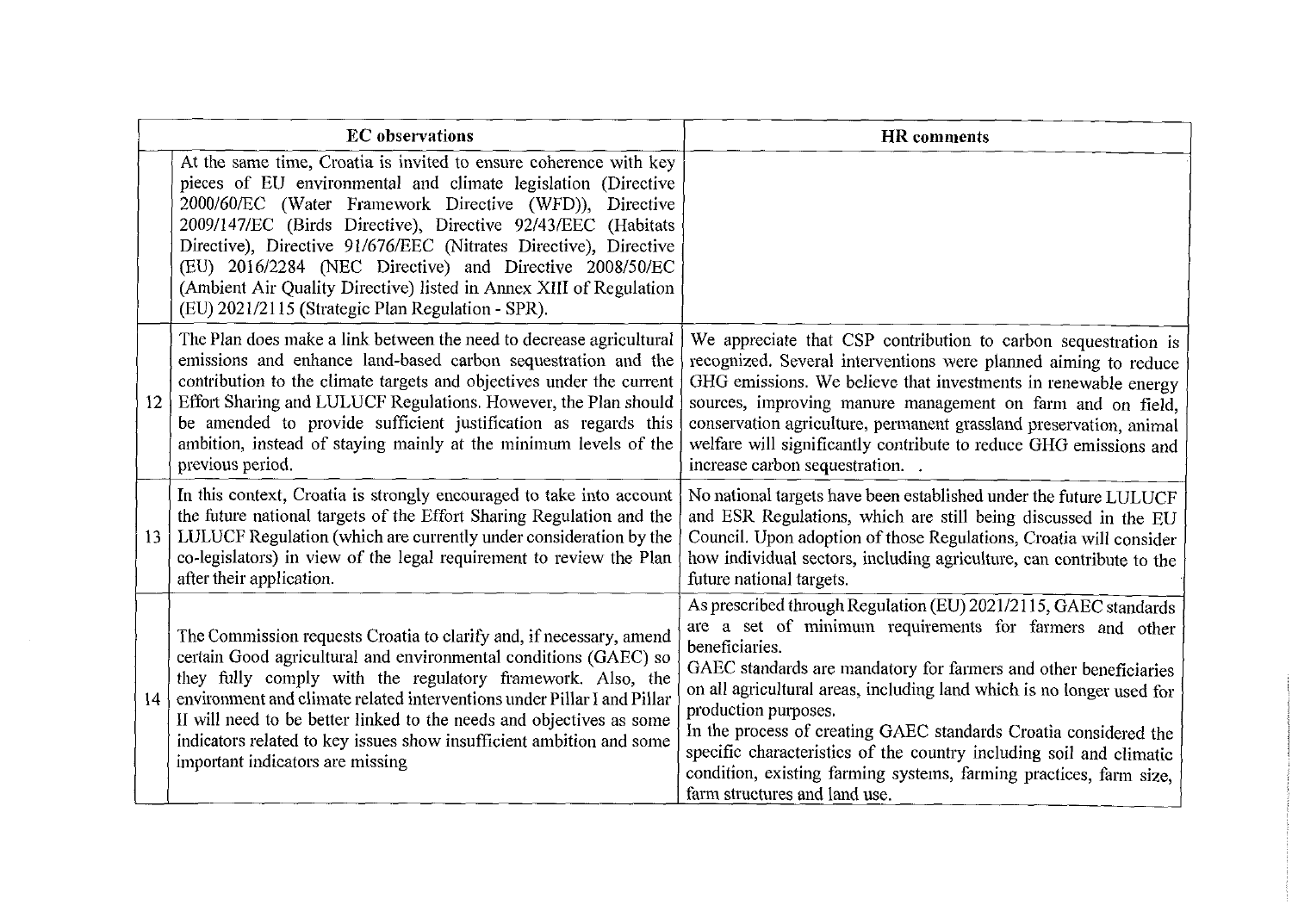|    | <b>EC</b> observations                                                                                                                                                                                                                                                                                                                                                                                                                                                                                                                                                         | <b>HR</b> comments                                                                                                                                                                                                                                                                                                                                                                                                                                                                                                                                                                                                                                                                            |
|----|--------------------------------------------------------------------------------------------------------------------------------------------------------------------------------------------------------------------------------------------------------------------------------------------------------------------------------------------------------------------------------------------------------------------------------------------------------------------------------------------------------------------------------------------------------------------------------|-----------------------------------------------------------------------------------------------------------------------------------------------------------------------------------------------------------------------------------------------------------------------------------------------------------------------------------------------------------------------------------------------------------------------------------------------------------------------------------------------------------------------------------------------------------------------------------------------------------------------------------------------------------------------------------------------|
|    |                                                                                                                                                                                                                                                                                                                                                                                                                                                                                                                                                                                | In creating GAEC standards Croatia took into consideration national<br>legislative framework on environmental protection, climate change<br>and mitigation as well as NATURA 2000 legal framework.<br>Proposed GAEC standards fully comply with the regulatory<br>framework.<br>All the technical detail on GAECs will be further prescribed through<br>national ordinance.<br>We do not see SP as a document for specific technical details on<br>GAEC <sub>s</sub> .                                                                                                                                                                                                                        |
| 15 | Croatia is requested to explain how the Plan addresses needs,<br>contributes to and is coherent with the River Basin Management Plan<br>(RBMP), also considering measures beyond irrigation, such as<br>natural water retention and measures to reduce crop water demand.                                                                                                                                                                                                                                                                                                      | It seems that connection of CSP with RBMP is not clear enough, in<br>section 3 of CSP we described water protection mostly resulting<br>from mandatory requirements. Quite a few interventions contribute<br>to this purpose, namely each intervention with commitment not to<br>use PPP or synthetic fertilizers or commitments related to maintain<br>permanent grasslands. Also, interventions resulting with<br>maintenance or increase of organic matter contribute to soil water<br>retention capacity, like organic farming, conservation agriculture, or<br>commitment to plant minimum 20% of leguminous on agricultural<br>area.<br>More detailed information will be added in CSP. |
| 16 | The Commission holds the view that it is unlikely that the proposed<br>interventions will lead to an effective contribution to the achievement<br>of the specific objectives of Annex XIII legislation. The proposed<br>eco-schemes and RD interventions will need to better address some<br>of the pressing needs related to biodiversity, diffuse agricultural<br>pollution, hydro-morphological pressures, desertification and<br>salinisation, nutrient losses, low humus content and air pollutant<br>emissions and emissions from enteric fermentation from agriculture, | Croatia will consider how to better address some of the mentioned<br>elements, but one must bear in mind that the CSP has limited<br>capacity to address all of these issues. Consequently, planned<br>interventions and relevant allocations will be revised in adequate<br>manner. We share the concern for the biodiversity, but it should be<br>noted that Croatia is in a better position than some other MS where<br>agriculture already damaged nature and biodiversity and where<br>considerable funds have to be allocated to that purpose.                                                                                                                                          |

 $\mathcal{L}^{\text{max}}_{\text{max}}$  and  $\mathcal{L}^{\text{max}}_{\text{max}}$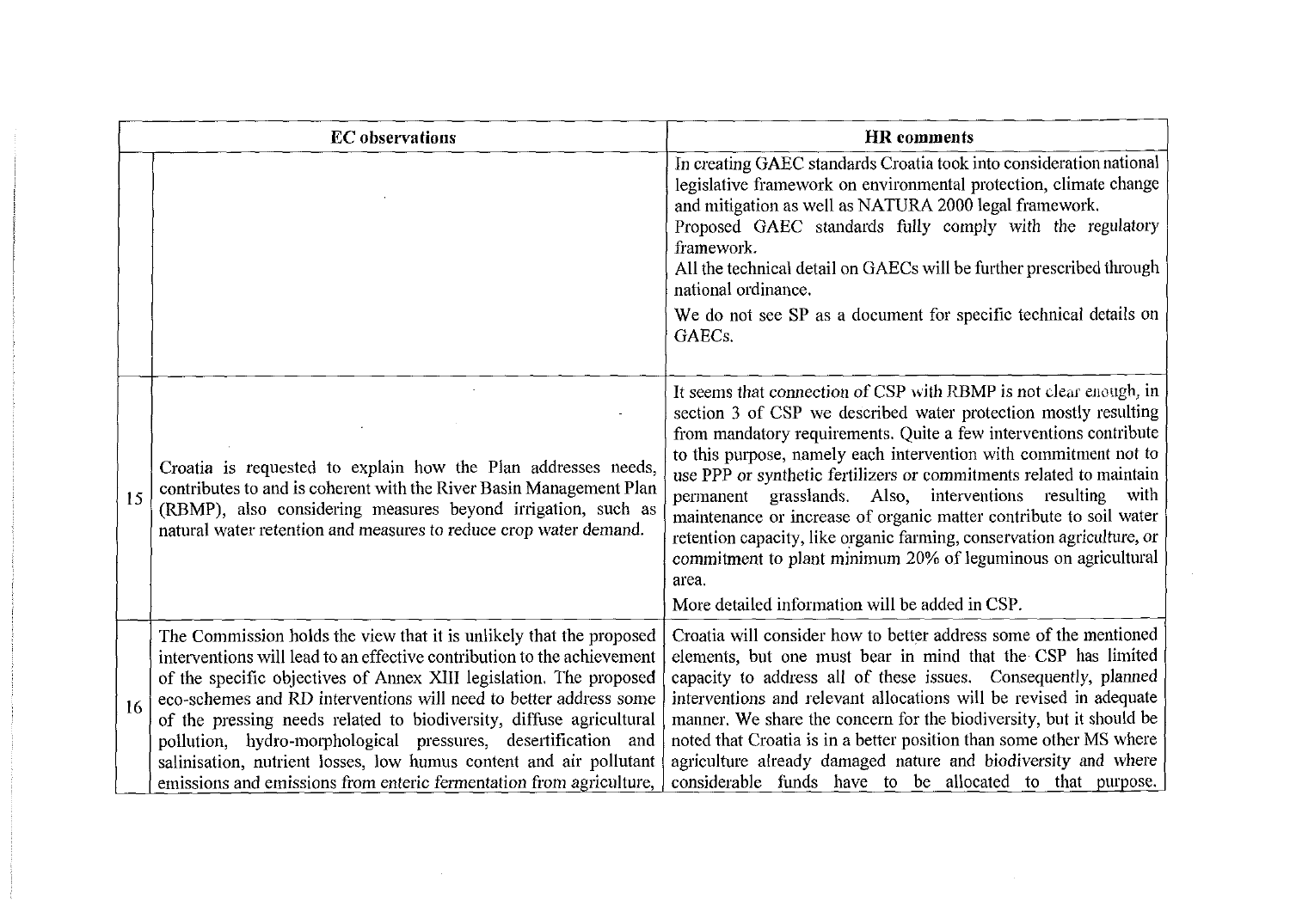|    | <b>EC</b> observations                                                                                                                                                                                                                                                                                                                                                                                                                                                                                     | <b>HR</b> comments                                                                                                                                                                                                                                                                                                                                                                                                                                                                                                                                                                                                                                                                                                                                                     |
|----|------------------------------------------------------------------------------------------------------------------------------------------------------------------------------------------------------------------------------------------------------------------------------------------------------------------------------------------------------------------------------------------------------------------------------------------------------------------------------------------------------------|------------------------------------------------------------------------------------------------------------------------------------------------------------------------------------------------------------------------------------------------------------------------------------------------------------------------------------------------------------------------------------------------------------------------------------------------------------------------------------------------------------------------------------------------------------------------------------------------------------------------------------------------------------------------------------------------------------------------------------------------------------------------|
|    | as well as the need to increase CO2 removals and resilience of<br>agriculture and forestry to climate change. Croatia is invited to revise<br>the adequacy of the planned interventions and the allocated budget<br>with a view to achieving sufficient impacts. This is particularly acute<br>for biodiversity and nature, which is of particular concern given the<br>rich natural capital of Croatia. Croatia is encouraged to also consider<br>result-based approaches to addressing these challenges. | Nevertheless, this does not mean that we underestimate the<br>importance of biodiversity. We are dedicated to maintain at least the<br>level of preservation achieved so far.<br>All forestry measures / interventions are based on the postulates of<br>sustainable forest management that have been proven to have an<br>effective and long-term effect on carbon sequestration and<br>conservation (and improvement) of exceptional biodiversity of<br>forest ecosystems in the Republic of Croatia.                                                                                                                                                                                                                                                                |
| 17 | Croatia is requested to take better account of the Prioritised Action<br>Framework (PAF) and further align the proposed interventions with<br>it.                                                                                                                                                                                                                                                                                                                                                          | We support the preservation of Natura 2000 ecological network and<br>we participated in the PAF preparation. It should be noted that due<br>to financial constraints, it will not be possible to support all proposed<br>measures from EAFRD.<br>However, we will put more effort into strengthening the link<br>between PAF and CSP and possibly include some additional<br>measures from PAF in CSP.                                                                                                                                                                                                                                                                                                                                                                 |
| 18 | The Commission welcomes the intervention aimed to preserve forests<br>in Natura 2000 areas where careful targeting is needed given the low<br>level of the allocated budget. Moreover, Croatia is invited to consider<br>climate and environmentally friendly forest and agro-forest practices,<br>forest fire prevention and mitigation, payments for forest ecosystem<br>services, etc.                                                                                                                  | The proposed interventions in the forestry sector are based on<br>traditional and legally prescribed sustainable forest management.<br>Such management is mandatory for all forest owners, regardless of<br>the titleholder, and is implemented in accordance with forest<br>management plans.<br>Croatian forestry significantly contributes to the national economy<br>and the social component as one of the key employers in rural areas<br>but also the ecological component by protecting forests and<br>biodiversity (the second EU member state in terms of the share of<br>Natura 2000 protected areas).<br>International FSC certificate awarded to all state forests (about 80%<br>of the total forest area in the Republic of Croatia), legally prescribed |

 $\label{eq:2.1} \mathcal{L}_{\mathcal{A}}(x) = \mathcal{L}_{\mathcal{A}}(x) \mathcal{L}_{\mathcal{A}}(x) = \mathcal{L}_{\mathcal{A}}(x) \mathcal{L}_{\mathcal{A}}(x)$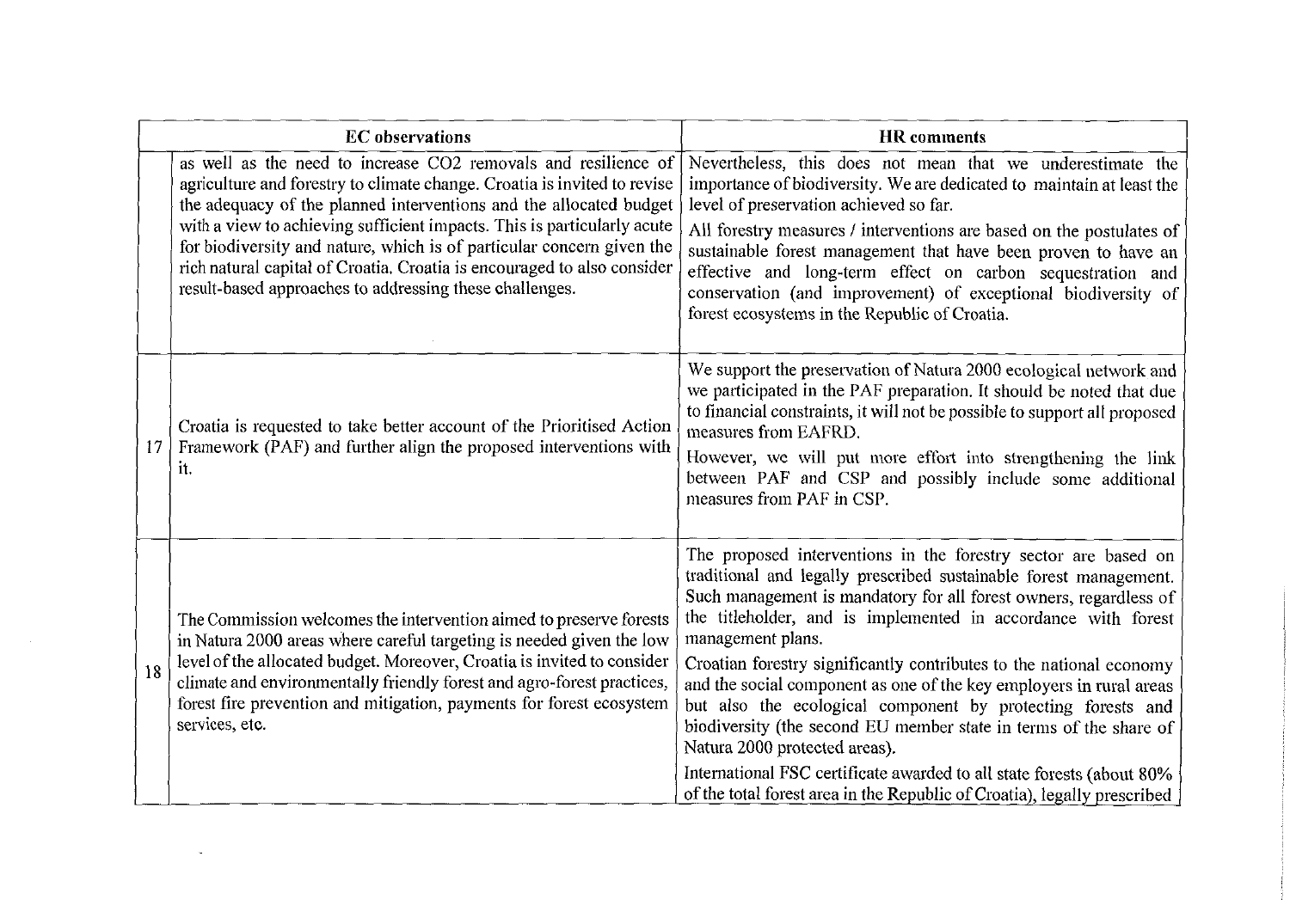|    | <b>EC</b> observations                                                                                                                                                                                                                                                                                                                                                                                                                                                                                                                                                  | <b>HR</b> comments                                                                                                                                                                                                                                                                                                                                                                                                                                                                                                                                                                                                                                                 |
|----|-------------------------------------------------------------------------------------------------------------------------------------------------------------------------------------------------------------------------------------------------------------------------------------------------------------------------------------------------------------------------------------------------------------------------------------------------------------------------------------------------------------------------------------------------------------------------|--------------------------------------------------------------------------------------------------------------------------------------------------------------------------------------------------------------------------------------------------------------------------------------------------------------------------------------------------------------------------------------------------------------------------------------------------------------------------------------------------------------------------------------------------------------------------------------------------------------------------------------------------------------------|
|    |                                                                                                                                                                                                                                                                                                                                                                                                                                                                                                                                                                         | pan-European criteria FOREST EUROPE and the fee paid by<br>companies as compensation for common forest functions (OKFS)<br>jointly guarantee stable, professional and responsible sustainable<br>forest management, especially for protected forests that have no<br>significant economic value.                                                                                                                                                                                                                                                                                                                                                                   |
| 19 | Croatia is invited to better elaborate the strategic approach<br>concerning a sustainable livestock sector by explaining how the<br>different elements of the Plan come together into a coherent picture<br>which takes into account climate and environmental related aspects<br>as well as competitiveness and market potential.                                                                                                                                                                                                                                      | Various interventions targeting livestock sector are included in the<br>CSP, as a framework for the preservation and development of<br>sustainable livestock sector. The whole strategic approach which<br>account climate and environmental issues,<br>into<br>takes<br>competitiveness and market potential of the livestock sector will be<br>further explained in the CSP.                                                                                                                                                                                                                                                                                     |
| 20 | The Commission strongly encourages Croatia to fully benefit from<br>possibilities for CAP interventions by using them to increase<br>sustainable domestic generation of renewable energy, including<br>biogas, thereby strengthening what has already been programmed in<br>their National Energy and Climate Plan. Moreover, the Commission<br>calls on Croatia to strengthen the interventions that improve nutrient<br>use efficiency, facilitate circular approaches to nutrient use including<br>organic fertilising as well as further reduce energy consumption. | Domestic production of renewable energy was taken into account in<br>the preparation of interventions. We will strengthen the rationale in<br>the CSP to better explain this point.<br>The proposed intervention of the eco-scheme for the use of manure<br>on arable land includes the optimization of the application of organic<br>fertilizers based on the expert support of advisors. Eco-scheme<br>interventions involving the cultivation of legumes as well as cover<br>crops that are further used for green manure, significantly contribute<br>to reducing the consumption of mineral fertilizers whose production<br>requires high energy consumption. |
|    | Observations with regard to the strengthening of the socio-economic fabric of rural areas                                                                                                                                                                                                                                                                                                                                                                                                                                                                               |                                                                                                                                                                                                                                                                                                                                                                                                                                                                                                                                                                                                                                                                    |
| 21 | The Commission has doubts about the potential of the Plan for<br>contributing to the general objective of strengthening the socio-<br>economic fabric of rural areas. At the same time, the Commission<br>welcomes the efforts made by Croatia to attract and sustain young<br>farmers in agricultural business, to improve their business and                                                                                                                                                                                                                          | More information will be provided to substantiate the contribution<br>of the Plan to this objective, and modifications in the Plan will be<br>made where appropriate.                                                                                                                                                                                                                                                                                                                                                                                                                                                                                              |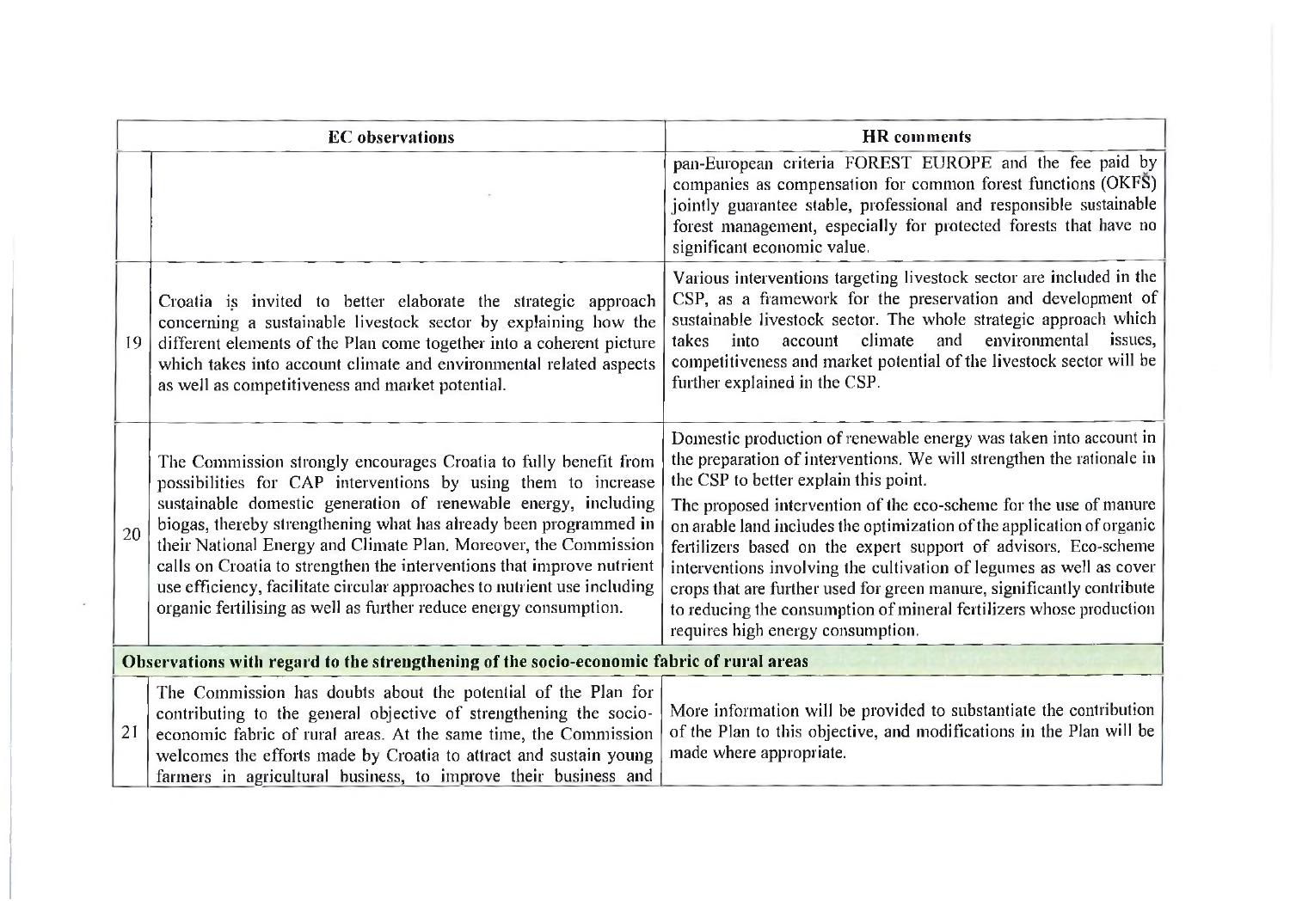| <b>EC</b> observations |                                                                                                                                                                                                                                                                                                                                                                                                                                                                                                                                                                                                                                                                                                                                                                                                          | <b>HR</b> comments                                                                                                                                                                                                                                                                                                                                                                                                                                                                                                                                                                                                                                                                                                                                                                                                                        |
|------------------------|----------------------------------------------------------------------------------------------------------------------------------------------------------------------------------------------------------------------------------------------------------------------------------------------------------------------------------------------------------------------------------------------------------------------------------------------------------------------------------------------------------------------------------------------------------------------------------------------------------------------------------------------------------------------------------------------------------------------------------------------------------------------------------------------------------|-------------------------------------------------------------------------------------------------------------------------------------------------------------------------------------------------------------------------------------------------------------------------------------------------------------------------------------------------------------------------------------------------------------------------------------------------------------------------------------------------------------------------------------------------------------------------------------------------------------------------------------------------------------------------------------------------------------------------------------------------------------------------------------------------------------------------------------------|
|                        | financial skills and provide for access to finance via financial<br>instruments.                                                                                                                                                                                                                                                                                                                                                                                                                                                                                                                                                                                                                                                                                                                         | When evaluating the CSP's contribution to this objective one should<br>have in mind the complexity of the issue, the different objectives of<br>the agricultural policy and limited funds.                                                                                                                                                                                                                                                                                                                                                                                                                                                                                                                                                                                                                                                |
| 22                     | Support for rural areas beyond agriculture and the coordination of EU<br>funding instruments is key to the EU's social and territorial cohesion.<br>This should be reflected in the Plan. More information should be<br>provided on how Croatia will address these needs with national or<br>other EU funding sources and how this funding is coordinated with<br>funding from the Plan.                                                                                                                                                                                                                                                                                                                                                                                                                 | Complementarity with ESIF funds and HR RRP will be further<br>elaborated in the Plan, including investments in infrastructure and<br>digitalisation, social, health and educational services as well as<br>cooperation for local development planning in line with the EU's<br>Rural Vision 2040.<br>As regards interventions of the CSP, through the implementation of<br>LAGs LDS, local communities will have the opportunity to finance<br>projects that are tailored to the needs of the local community. A new<br>approach to territorial development (industrial transition, islands,<br>assisted and mountainous areas, cities) was provided through the<br>Integrated Territorial Program within Cohesion Policy, coordinated<br>by the MRDFEU, and various stakeholders contributed at the state,<br>regional and local levels. |
| 23                     | Despite very significant needs identified with regard to the socio-<br>economic context of Croatian rural areas (improved infrastructure,<br>diversification of agricultural production, agro-tourism, bio-<br>economy, social inclusion, services, etc.), the proposed interventions<br>seem to only partially address them. The Commission invites Croatia<br>to better explain how, and if, these needs are addressed under the<br>Plan, mainly relying on LEADER, as well as other funding<br>instruments. Croatia should also consider to increase the funding for<br>the relevant CAP interventions and explore other (non-LEADER)<br>interventions. In this context, Croatia is requested to enhance the<br>ambition with regard to job creation aspects in various interventions<br>of the Plan. | The needs for physical and social infrastructure in rural areas will be<br>met through the implementation of the CSP bearing in mind that the<br>needs are significant, but to the extent determined by the available<br>funds.<br>Job creation is an important component of many interventions and<br>the contribution of all those who create new jobs is being valorised.                                                                                                                                                                                                                                                                                                                                                                                                                                                              |

 $\label{eq:2.1} \frac{1}{\sqrt{2}}\int_{\mathbb{R}^3}\frac{1}{\sqrt{2}}\left(\frac{1}{\sqrt{2}}\right)^2\left(\frac{1}{\sqrt{2}}\right)^2\left(\frac{1}{\sqrt{2}}\right)^2\left(\frac{1}{\sqrt{2}}\right)^2\left(\frac{1}{\sqrt{2}}\right)^2\left(\frac{1}{\sqrt{2}}\right)^2.$ 

 $\label{eq:2.1} \frac{1}{\sqrt{2}}\sum_{i=1}^n\frac{1}{\sqrt{2}}\sum_{i=1}^n\frac{1}{\sqrt{2}}\sum_{i=1}^n\frac{1}{\sqrt{2}}\sum_{i=1}^n\frac{1}{\sqrt{2}}\sum_{i=1}^n\frac{1}{\sqrt{2}}\sum_{i=1}^n\frac{1}{\sqrt{2}}\sum_{i=1}^n\frac{1}{\sqrt{2}}\sum_{i=1}^n\frac{1}{\sqrt{2}}\sum_{i=1}^n\frac{1}{\sqrt{2}}\sum_{i=1}^n\frac{1}{\sqrt{2}}\sum_{i=1}^n\frac$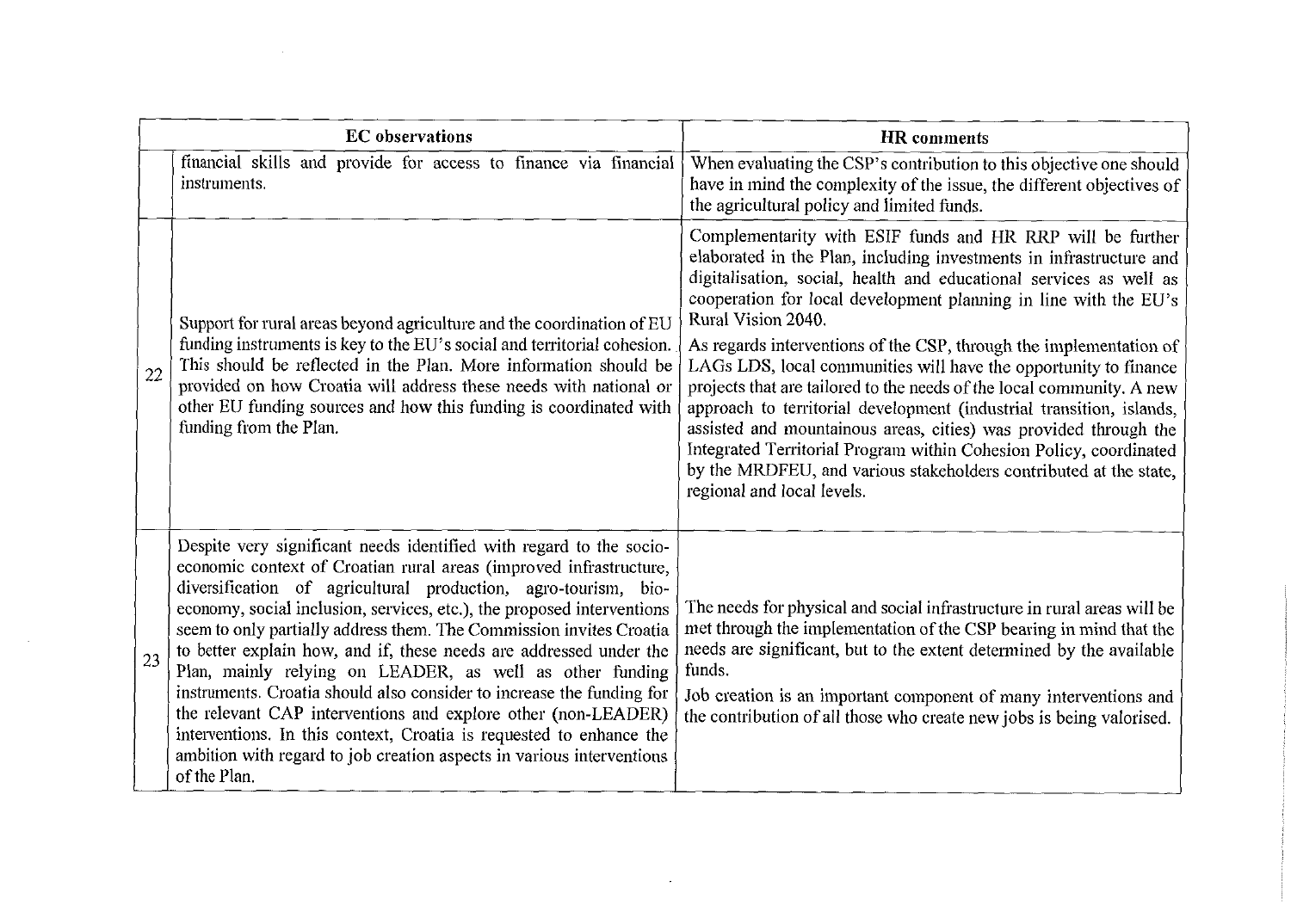|    | <b>EC</b> observations                                                                                                                                                                                                                                                                                                                                                                                                                                                                                                                                                                                                                                                                       | <b>HR</b> comments                                                                                                                                                                                                                                                                                                                                                                                                                                                                                                                                                                                                                                                                                                                                                                                                                                                                                 |  |  |
|----|----------------------------------------------------------------------------------------------------------------------------------------------------------------------------------------------------------------------------------------------------------------------------------------------------------------------------------------------------------------------------------------------------------------------------------------------------------------------------------------------------------------------------------------------------------------------------------------------------------------------------------------------------------------------------------------------|----------------------------------------------------------------------------------------------------------------------------------------------------------------------------------------------------------------------------------------------------------------------------------------------------------------------------------------------------------------------------------------------------------------------------------------------------------------------------------------------------------------------------------------------------------------------------------------------------------------------------------------------------------------------------------------------------------------------------------------------------------------------------------------------------------------------------------------------------------------------------------------------------|--|--|
| 24 | The Commission is concerned about the low level of commitment in<br>the Croatian Plan to promoting gender equality and improving the<br>participation of women in farming. The Commission encourages<br>Croatia to consider addressing this objective by justified and<br>proportionate measures.                                                                                                                                                                                                                                                                                                                                                                                            | Gender equality is an issue where Croatia has made significant<br>achievements, and we are determined to continue in the same<br>direction.<br>The issue will be reflected in the SWOT analysis for specific<br>objective 8.<br>Specific programmes of the knowledge transfer intervention will be<br>aimed at women. LAGs and National CAP Network will also be<br>encouraged to focus their activities on working with rural women.                                                                                                                                                                                                                                                                                                                                                                                                                                                              |  |  |
|    | Observations with regard to fostering and sharing of knowledge, innovation and digitalisation in agriculture and rural areas                                                                                                                                                                                                                                                                                                                                                                                                                                                                                                                                                                 |                                                                                                                                                                                                                                                                                                                                                                                                                                                                                                                                                                                                                                                                                                                                                                                                                                                                                                    |  |  |
| 25 | The Commission considers that the Plan provides insufficient<br>information, starting with the analysis of strengths, weaknesses,<br>opportunities and threats (SWOT), to allow for a thorough<br>assessment of Croatia's strategy for knowledge, innovation and<br>digitalisation. The Commission therefore requests Croatia to develop<br>a clear and comprehensive strategic approach for Agricultural<br>Knowledge and Innovation Systems (AKIS) and digitalisation,<br>covering agriculture and food production as well as topics such as<br>energy efficiency, the application of climate change mitigation<br>measures, forest protection, etc. in line with the assessment of needs. | The CSP will be amended in accordance with the observation key<br>elements. Development of AKIS will include building of awareness<br>related to importance of networking including strengthening all<br>participants, especially farmers as initiators but also co-creators of<br>new knowledge, and changing roles of researchers and advisory<br>services (both public and private), as well as National CAP network.<br>The digitalisation of agriculture is ongoing, both in digitalizing<br>existing data and creating IT tools for collecting new data and<br>information needed for future analyses, research and advice, which<br>will also facilitate future cooperation. Special emphasis is given to<br>securing easy access for Croatian farmers to already existent<br>knowledge, information and experiences of EU farmers, as well<br>encouraging all forms of future cooperation. |  |  |
|    | <b>Other issues</b>                                                                                                                                                                                                                                                                                                                                                                                                                                                                                                                                                                                                                                                                          |                                                                                                                                                                                                                                                                                                                                                                                                                                                                                                                                                                                                                                                                                                                                                                                                                                                                                                    |  |  |
| 26 | Croatia is requested to revise the sections related to "Identification of<br>needs" and "Intervention logic" under the specific objectives so as to<br>define needs in a clearer and more consistent way and to better<br>present interrelations and linkages between the different elements.<br>The quality of the intervention strategy for specific objectives 4-6 and                                                                                                                                                                                                                                                                                                                    | We will consider the possible improvements of the mentioned parts.<br>See also reply to observation No. 3.                                                                                                                                                                                                                                                                                                                                                                                                                                                                                                                                                                                                                                                                                                                                                                                         |  |  |

 $\mathcal{L}(\mathcal{L}(\mathcal{L}))$  and  $\mathcal{L}(\mathcal{L}(\mathcal{L}))$  . The contribution of  $\mathcal{L}(\mathcal{L})$ 

 $\mathcal{L}^{\text{max}}_{\text{max}}$  , where  $\mathcal{L}^{\text{max}}_{\text{max}}$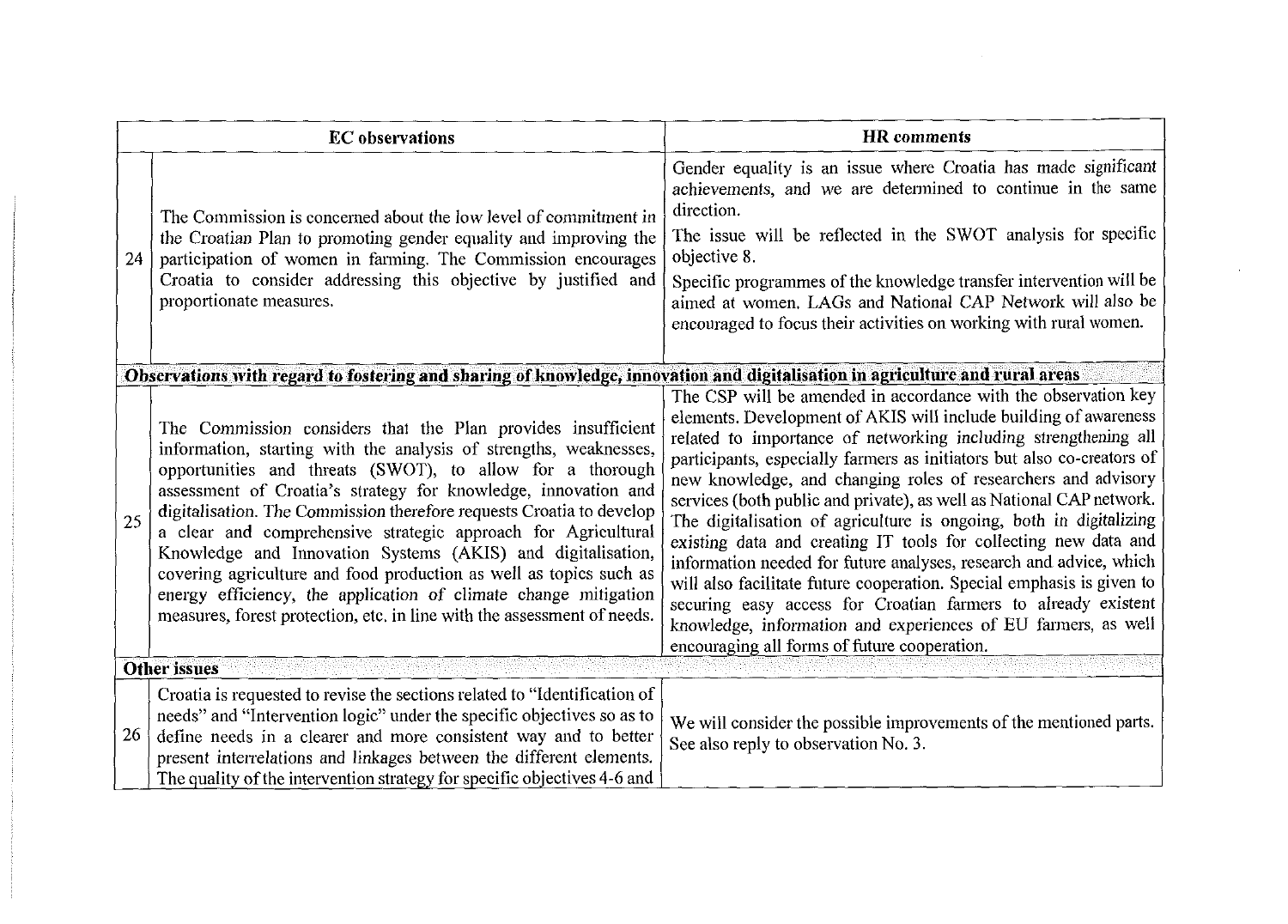| <b>EC</b> observations                                                                 |                                                                                                                                                                                                                                                                                                                                   | HR comments                                                                                                                                                                                                                                                                                                                                                                                                                                                                                                                                                                                                                                                                                                                                                                    |  |  |
|----------------------------------------------------------------------------------------|-----------------------------------------------------------------------------------------------------------------------------------------------------------------------------------------------------------------------------------------------------------------------------------------------------------------------------------|--------------------------------------------------------------------------------------------------------------------------------------------------------------------------------------------------------------------------------------------------------------------------------------------------------------------------------------------------------------------------------------------------------------------------------------------------------------------------------------------------------------------------------------------------------------------------------------------------------------------------------------------------------------------------------------------------------------------------------------------------------------------------------|--|--|
|                                                                                        | 9 in particular would benefit from improvements. To this end,<br>structuring the paragraphs around the identified needs and then<br>specify which interventions are supposed to address which needs<br>should be considered. For better legibility, the use of codes attributed<br>to needs and interventions is also preferable. |                                                                                                                                                                                                                                                                                                                                                                                                                                                                                                                                                                                                                                                                                                                                                                                |  |  |
| 27                                                                                     | Equal treatment of public and private entities with regard to access to<br>the interventions of the Plan should be ensured in line with the<br>comments under 'Detailed observations' of the Observation letter.                                                                                                                  | We consider this observation in the light of equal access to support<br>from public and private advisory services. In this programming<br>period, experience is gained in the involvement of private advisory<br>services, especially in specific issues such as circular agriculture.<br>precision farming techniques and the impact on agro-environment,<br>digital transformation in agricultural production, digital marketing<br>and innovative market approaches and all aspects of agricultural<br>cooperation.<br>Given the difference between the target groups of users of public and<br>private advisory services, as well as areas of expertise, the efforts of<br>complementary and synergistic action of these services under equal<br>conditions will continue. |  |  |
| Information with regard to the contribution to and consistency with Green Deal targets |                                                                                                                                                                                                                                                                                                                                   |                                                                                                                                                                                                                                                                                                                                                                                                                                                                                                                                                                                                                                                                                                                                                                                |  |  |
| 28                                                                                     | Croatia is requested to quantify national values for the respective EU<br>Green Deal targets, and to provide sufficient explanations on how the<br>Plan will contribute to the achievement of these targets.                                                                                                                      | Croatia takes note of the observation.<br>Information on consistency with and contribution to EU targets set<br>out in the Farm to Fork Strategy and the EU Biodiversity Strategy is<br>provided in Chapter 2.3.3. of the Strategic Plan.<br>The EU legislation does not contain an obligation for Member States<br>to establish national targets for respective EU Green Deal targets in<br>their Strategic Plans. Croatia will consider this issue taking into<br>account the guidelines provided by the National Agricultural<br>Strategy.                                                                                                                                                                                                                                  |  |  |
| 29                                                                                     | The Commission welcomes the fact that the Plan aims to increase the<br>Croatian agricultural area under organic farming. However, Croatia                                                                                                                                                                                         | Croatia will consider possible further increase of the area under<br>organic production as a contribution to economic, environmental and                                                                                                                                                                                                                                                                                                                                                                                                                                                                                                                                                                                                                                       |  |  |

 $\sim 10$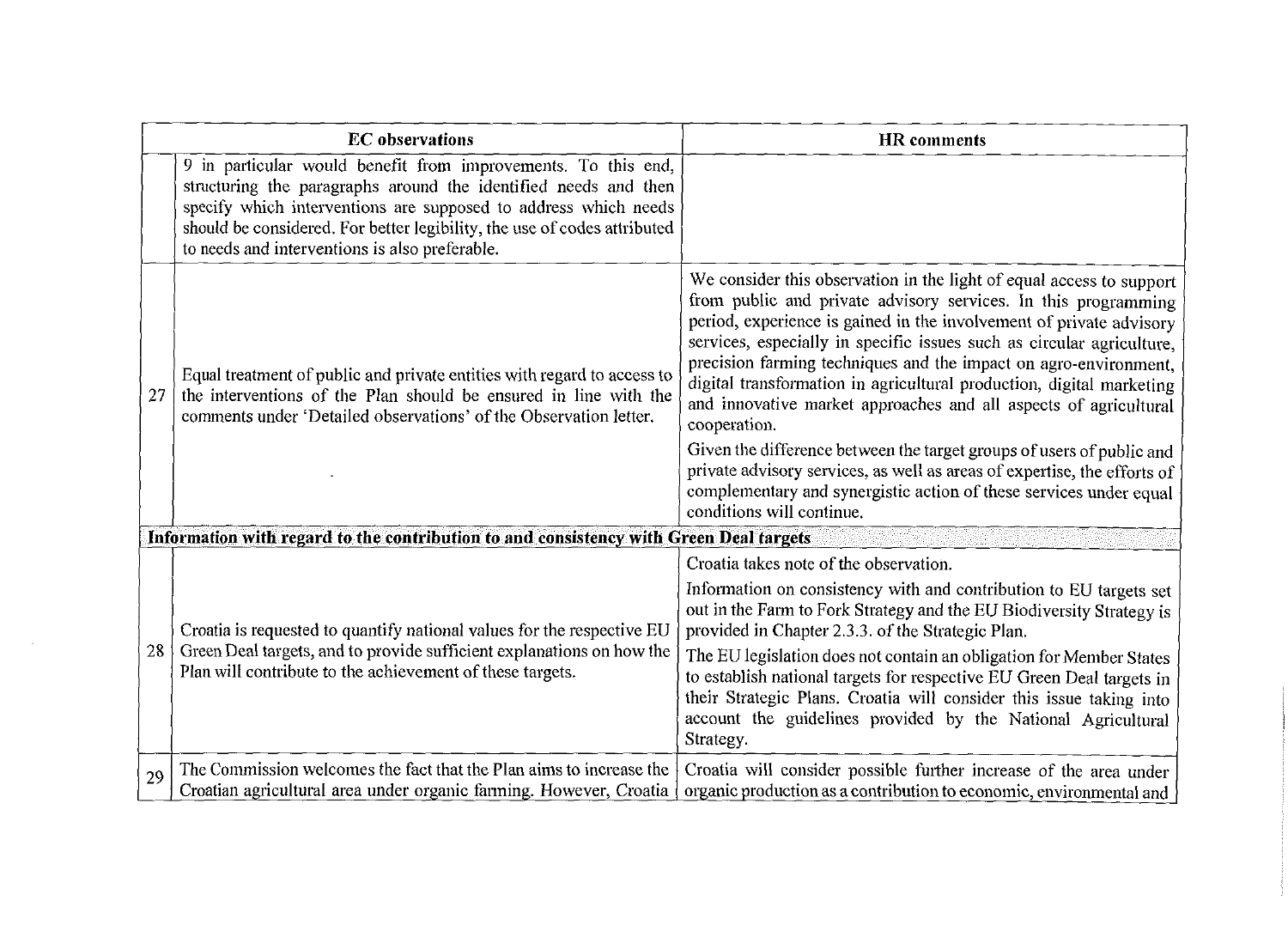| <b>EC</b> observations |                                                                                                                                                                                                                                                                                                                                                                                                                                                                                                                            | <b>HR</b> comments                                                                                                                                                                                                                                                                                                                                                                                                                                                                                                                                                |
|------------------------|----------------------------------------------------------------------------------------------------------------------------------------------------------------------------------------------------------------------------------------------------------------------------------------------------------------------------------------------------------------------------------------------------------------------------------------------------------------------------------------------------------------------------|-------------------------------------------------------------------------------------------------------------------------------------------------------------------------------------------------------------------------------------------------------------------------------------------------------------------------------------------------------------------------------------------------------------------------------------------------------------------------------------------------------------------------------------------------------------------|
|                        | is invited to explore the scope for further increasing the level of<br>ambition and revising the national target of 12% of the area under<br>organic farming by 2030 upward to contribute more significantly to<br>the common target of 25%. In this context, both supply and demand<br>for organic products should be stimulated, greater efforts could be put<br>into reinforcing the entire value chain, boost demand and ensure<br>consumer trust for organic products.                                                | social objectives: Nevertheless, it is necessary to plan such increase<br>objectively, especially in financial terms, in order to maintain a<br>balance between the objectives of the common agricultural policy.<br>The National Action Plan for the Development of Organic<br>Agriculture has various measures related to the supply and demand<br>of organic products, as well as strengthening the entire supply chain<br>of organic products, which will be financed from various national<br>sources. Additional clarifications will be entered in the CSP. |
|                        |                                                                                                                                                                                                                                                                                                                                                                                                                                                                                                                            | We appreciate the comment regarding Croatian contribution to<br>antibiotic use reduction. Croatia implements a number of measures<br>in this regard in accordance with the National Program for Control<br>of Bacterial Resistance to Antibiotics The new National Program for<br>the period 2022 - 2026 is being prepared by the Ministry of Health,<br>and the Ministry of Agriculture is actively participating.                                                                                                                                               |
| 30                     | The Commission welcomes the information provided by Croatia<br>concerning the contribution to the targets on antibiotic use reduction<br>and land with high diversity landscape features. As regards antibiotic<br>reduction, it invites Croatia to sustain its efforts. In addition, Croatia<br>is invited to significantly increase the share of landscape features to<br>reach 10%. Whereas the Plan includes some measures to promote<br>landscape features, a detailed analysis of the expected results is<br>needed. | Croatia is continuously improving the system aimed at further<br>reduction of antibiotics application, including the training of<br>employees of the advisory service and veterinarians, upgrading of<br>the IT system VETIS to include data on veterinary medicines<br>application at farm level and the adoption (by the beginning of 2023)<br>of the new Law on Veterinary Medicinal Products, to ensure<br>implementation of updated rules on the authorization and application<br>of veterinary medicines in accordance with Regulation (EU) 2019/6.         |
|                        |                                                                                                                                                                                                                                                                                                                                                                                                                                                                                                                            | Croatia takes note of the comment regarding landscape features.<br>Currently about 8% of agriculture area registered in LPIS includes<br>landscape features, and the percentage on land not registered in LPIS<br>is probably even higher. In CSP are envisaged some commitments<br>(GAEC 8) and interventions (eco scheme intensified ecological<br>focus areas, non-productive investments in agriculture) that promote                                                                                                                                         |

 $\mathcal{L}^{\mathcal{L}}(\mathcal{L}^{\mathcal{L}})$  and  $\mathcal{L}^{\mathcal{L}}(\mathcal{L}^{\mathcal{L}})$  . In the contract of the contract of  $\mathcal{L}^{\mathcal{L}}$ 

 $\label{eq:2.1} \frac{1}{\sqrt{2}}\left(\frac{1}{\sqrt{2}}\right)^{2} \left(\frac{1}{\sqrt{2}}\right)^{2} \left(\frac{1}{\sqrt{2}}\right)^{2} \left(\frac{1}{\sqrt{2}}\right)^{2} \left(\frac{1}{\sqrt{2}}\right)^{2} \left(\frac{1}{\sqrt{2}}\right)^{2} \left(\frac{1}{\sqrt{2}}\right)^{2} \left(\frac{1}{\sqrt{2}}\right)^{2} \left(\frac{1}{\sqrt{2}}\right)^{2} \left(\frac{1}{\sqrt{2}}\right)^{2} \left(\frac{1}{\sqrt{2}}\right)^{2} \left(\$ 

 $\label{eq:2.1} \left\langle \hat{H}_{\mu\nu} \right\rangle = \left\langle \hat{H}_{\mu\nu} \right\rangle = \left\langle \hat{H}_{\mu\nu} \right\rangle = \left\langle \hat{H}_{\mu\nu} \right\rangle = \left\langle \hat{H}_{\mu\nu} \right\rangle = \left\langle \hat{H}_{\mu\nu} \right\rangle$ 

 $\label{eq:3.1} \frac{1}{\sqrt{2}}\int_{0}^{\infty}\frac{1}{\sqrt{2\pi}}\left(\frac{1}{\sqrt{2\pi}}\right)^{2}d\mu_{\rm{eff}}$